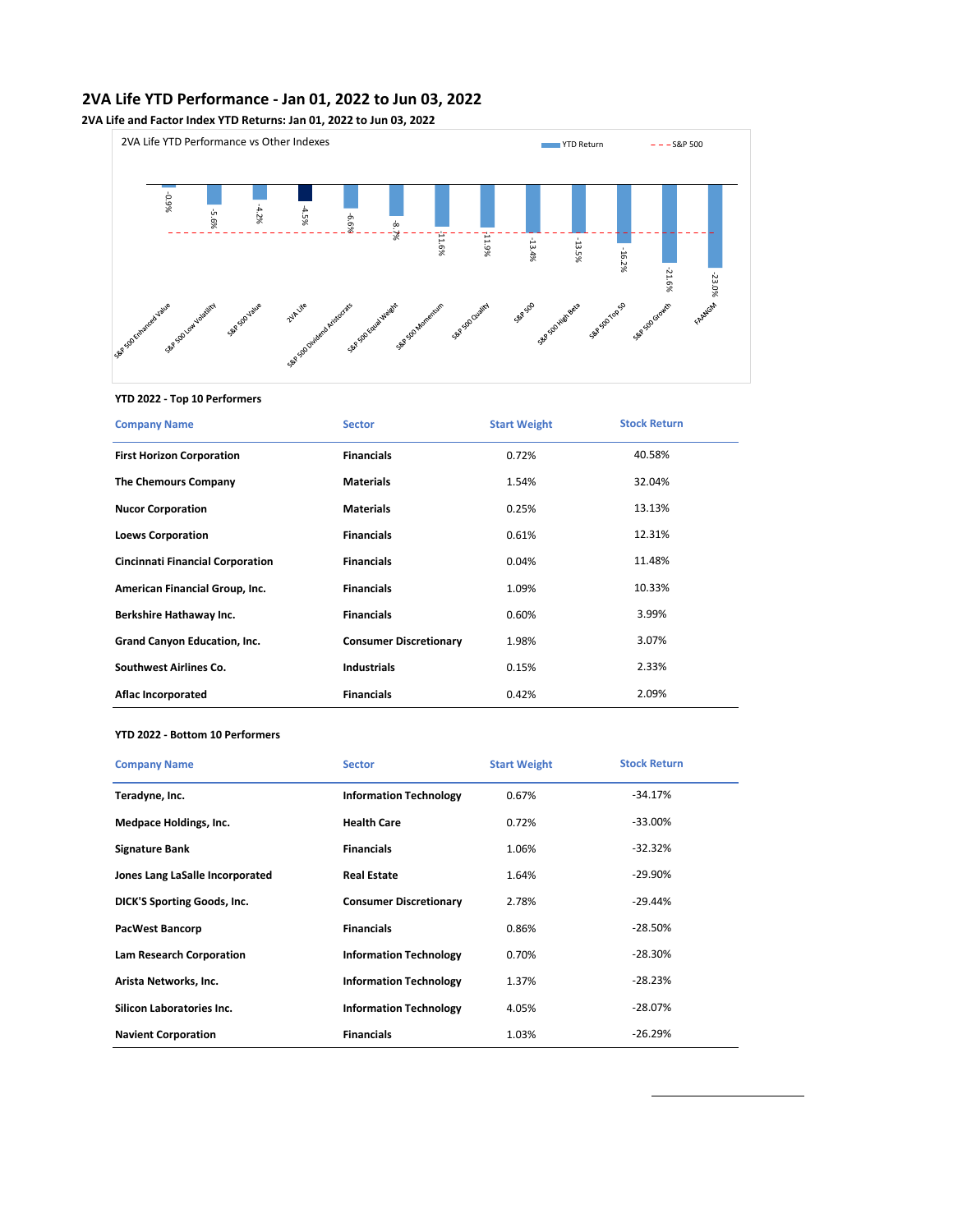# **2VA Life MTD Performance - Jun 01, 2022 to Jun 03, 2022**

**2VA Life and Factor Index MTD Returns: Jun 01, 2022 to Jun 03, 2022**



## **MTD Jun 2022 - Top 10 Performers**

| <b>Company Name</b>                   | <b>Sector</b>                 | <b>Start Weight</b> | <b>Stock Return</b> |
|---------------------------------------|-------------------------------|---------------------|---------------------|
| Manhattan Associates, Inc.            | <b>Information Technology</b> | 0.73%               | 3.80%               |
| Columbia Sportswear Company           | <b>Consumer Discretionary</b> | 0.65%               | 2.96%               |
| Carter's, Inc.                        | <b>Consumer Discretionary</b> | 0.42%               | 2.15%               |
| <b>Wintrust Financial Corporation</b> | <b>Financials</b>             | 1.87%               | 2.08%               |
| Tapestry, Inc.                        | <b>Consumer Discretionary</b> | 0.62%               | 1.85%               |
| Medpace Holdings, Inc.                | <b>Health Care</b>            | 0.72%               | 1.80%               |
| <b>Cathay General Bancorp</b>         | <b>Financials</b>             | 1.07%               | 1.80%               |
| NortonLifeLock Inc.                   | <b>Information Technology</b> | 0.71%               | 1.40%               |
| <b>The Chemours Company</b>           | <b>Materials</b>              | 1.54%               | 1.25%               |
| <b>EMCOR Group, Inc.</b>              | <b>Industrials</b>            | 2.10%               | 1.23%               |

#### **MTD Jun 2022 - Bottom 10 Performers**

| <b>Company Name</b>                       | <b>Sector</b>                 | <b>Start Weight</b> | <b>Stock Return</b> |
|-------------------------------------------|-------------------------------|---------------------|---------------------|
| <b>Southwest Airlines Co.</b>             | <b>Industrials</b>            | 0.15%               | $-4.40%$            |
| Jones Lang LaSalle Incorporated           | <b>Real Estate</b>            | 1.64%               | $-4.31%$            |
| <b>Omnicom Group Inc.</b>                 | <b>Communication Services</b> | 1.33%               | $-3.99\%$           |
| <b>Lincoln National Corporation</b>       | <b>Financials</b>             | 2.08%               | $-3.90\%$           |
| Citigroup Inc.                            | <b>Financials</b>             | 2.65%               | $-3.89%$            |
| Evercore Inc.                             | <b>Financials</b>             | 2.52%               | $-3.42%$            |
| <b>Hewlett Packard Enterprise Company</b> | <b>Information Technology</b> | 2.04%               | $-3.33%$            |
| <b>Navient Corporation</b>                | <b>Financials</b>             | 1.03%               | $-3.13%$            |
| <b>Capital One Financial Corporation</b>  | <b>Financials</b>             | 1.95%               | $-2.98%$            |
| Molina Healthcare, Inc.                   | <b>Health Care</b>            | 3.89%               | $-2.92%$            |